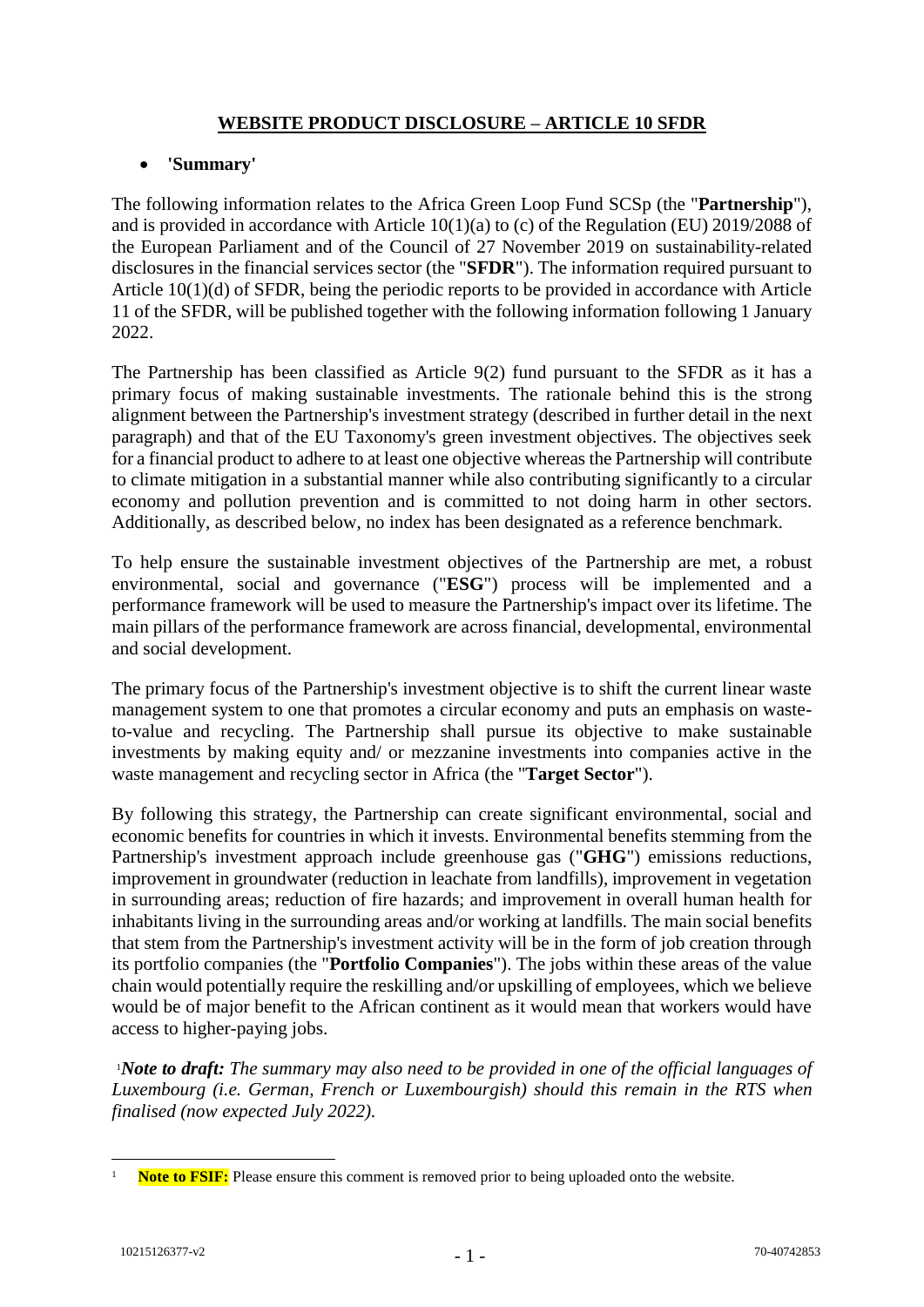#### **'No significant harm to the sustainable investment objective'**

During the Partnership's due diligence process the AIFM will conduct an extensive environmental, social and governance reviews to assess potential risks and develop an ESG action plan ("**ESG Action Plan**") to help ensure the potential Portfolio Companies it invests into will in no way be a detriment to the Partnership's sustainable investment objective but to be an active contributor. Where potential adverse impacts are identified the Partnership's investment advisors (the "**Investment Advisors**") will need to assess whether the risk can be mitigated or managed and be turned into a net benefit position or whether to not proceed with a particular investment. The Partnership have developed a robust Environmental and Social Management System ("**ESMS**") that it will use throughout the transaction life cycle to identify and mitigate risks to ensure the sustainable investment objectives are not harmed. The ESMS outlines a process to allow the Partnership to identify, assess, avoid and / or mitigate any potentially adverse social and environmental risks and impacts associated with its investments. This will start at the screening and due diligence stage of investments where the identification of potential risks takes place and mitigation measures, and improvements will be crafted. During the investment period the ESG Action Plan will be implemented and improvements sought. During the investments exit phase, the Partnership is committed to ensuring that all ESG Action Plans are implemented and there is a commitment from the acquirer to uphold the ESG standards implemented. At all times, the Partnership expects all of its Portfolio Companies to adhere to the ILO Declaration on Fundamental Principles and Rights at Work.

### **'Sustainable investment objective of the financial product'**

The primary focus of the Partnership's investment objective is to shift the current linear waste management system to one that promotes a circular economy and puts an emphasis on wasteto-value and recycling. To achieve this objective the Partnership will invest into Portfolio Companies across the waste value chain in certain countries across Africa.

By doing so, the Partnership can create significant environmental, social and economic benefits for countries in which it invests. Environmental benefits stemming from the Partnership's investment approach include GHG emissions reductions, improvement in groundwater (reduction in leachate from landfills), improvement in vegetation in surrounding areas; reduction of fire hazards; and improvement in overall human health for inhabitants living in the surrounding areas and/or working at landfills. The main social benefits that stem from the Partnership's investment activity will be in the form of job creation through its Portfolio Companies. The jobs within these areas of the value chain would potentially require the reskilling and/or upskilling of employees, which we believe would be of major benefit to the African continent as it would mean that workers would have access to higher-paying jobs. The Partnership will seek to implement and ensure that the portfolio companies develop strong governance practices that ensure there is accountability, transparency, clear decision-making processes, adequate controls and risk management in place and a commitment to overall good governance.

The Partnership's investment strategy and the sector in which the Partnership is investing into has the potential to be a substantial contributor to climate mitigation objectives based on its own contributions to mitigation. Additionally, through activities related to the investment strategy the Partnership will ensure that its Portfolio Companies are contributing to improved environmental practices related to the broader waste management sector to promote circular economies and pollution control.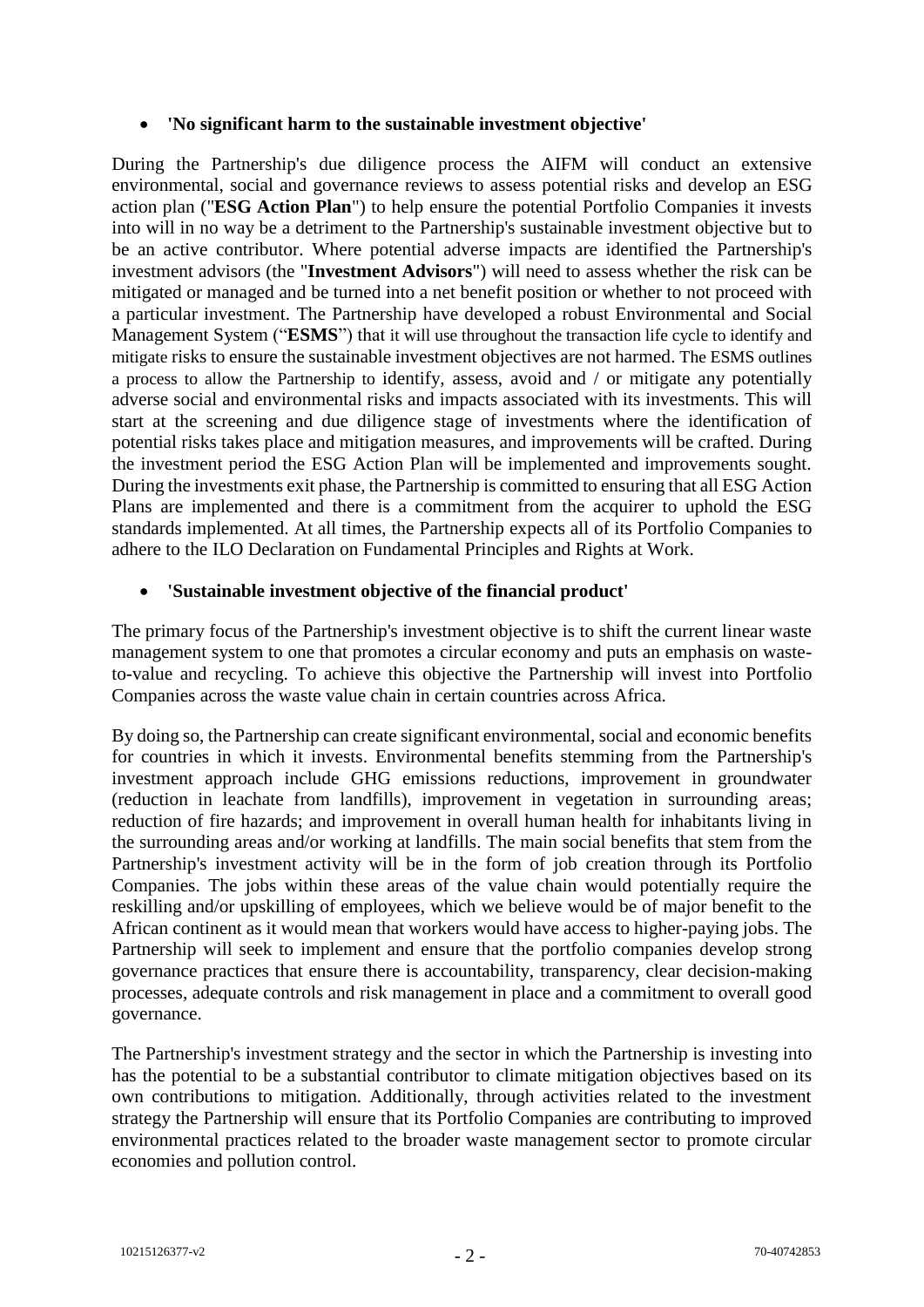## **'Investment Strategy'**

The Partnership will target a balanced portfolio of companies across the Target Sector. The Partnership will focus on small and medium-sized enterprises with strong track records in the Target Sector. For the Partnership to make an investment, the potential Portfolio Companies will need to at a minimum meet the Partnership's investment guidelines (dealing with asset allocation) and not be in breach of any of the Partnership level restrictions. As part of the Partnership's investment restrictions it will follow an exclusion list that is consistent with the harmonized list of October 2017 from the European Development Finance Institution which outlines several activities that the Partnership will not directly or indirectly finance which potentially expose the Partnership to material sustainability risks. These include but are not limited to forced labour or child labour, destruction of high conservation value areas, violation of human rights and activities or materials deemed illegal under host country laws or regulations or international conventions and agreements. Additionally, the Partnership will not finance projects that involve transboundary movements of waste prohibited under international law, unless compliant with the Basel Convention and underlying regulations.

The Partnership has a specific Business Integrity System ("**BIS**") that it has developed that are aligned with the Investment Advisors' internal policies. The BIS comprises of a set of procedures and tools that will be followed throughout the Partnership's lifetime to ensure that the investments meet the AIFM's internal policies. The BIS and its framework will help to ensure governance and compliance, and all risks associated with actual and potential investments, are managed thoroughly throughout the transaction lifecycle.

The Partnership's internal ESG policy and BIS framework are entrenched in the investment decision making process. From the initial screening stage, potential investments will be reviewed for compliance or non-compliance against the ESG policy and BIS framework. At this stage, the Partnership would not stop interactions with a firm if they were not considered mature, but a decision will need to be made by the Partnership whether it is worthwhile to pursue an investment where additional resources will need to be deployed to get the potential to a level the Partnership deems as acceptable. This will carry though into the due diligence and potential investments made by the Partnership. To ensure company level compliance with the Partnership's strategy relating to the ESG policy and BIS framework, the Partnership will require Portfolio Companies to commit to similar policies on a company level. In certain instances, compliance will not be implementable from the onset of investments but will take time to develop and install within the Portfolio Company. To ensure this is implemented, all terms related to the ESG policy and BIS framework will form part of investment agreement warranties and representations the Partnership will require. Based on the Partnership's active management strategy and board positions at Portfolio Company level it will have strong oversight on the implementation of such policies. If there is a breach by a Portfolio Company of its obligations under the investment agreement, the Partnership will always seek to work with the company to address it as a first step. If there is no willingness on behalf of the Portfolio Company to do so, the Partnership will seek legal remedies to address such events.

### **'Proportion of investments'**

The Partnership intends to invest directly or indirectly into Portfolio Companies in the Target Sector. If the potential Portfolio Companies have a diverse portfolio, then the Partnership will not invest in potential Portfolio Companies that have more than 30% of their business in nonwaste and non-recycling companies. The Partnership will contemplate making mezzanine investments to companies in the Target Sector which will form the remainder of its investment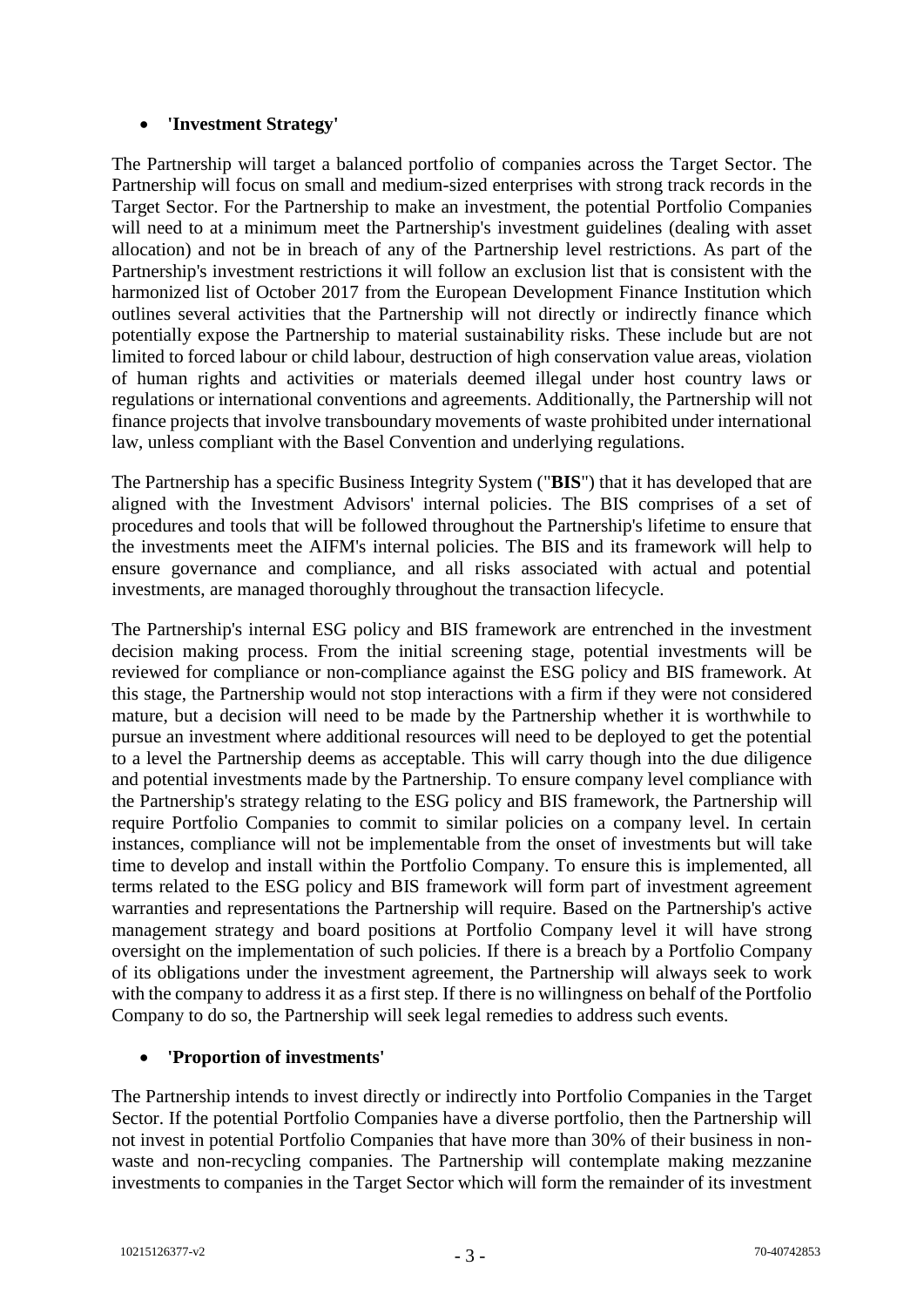allocation. The mezzanine investments made by the Partnership are expected to account for approximately 20% of the Partnership's investments. While the Partnership has the potential to include indirect investments, these will be allocated to the Target Sector. These indirect investments will undergo the same due diligence and will need to meet the same investment guidelines and restrictions as direct. Based on this the Partnership expects that all of its investments (100%) will be classified as sustainable investments, as defined in the SFDR.

#### **'Monitoring of the sustainable investment objective'**

The Partnership will have an active management strategy through the holding of direct investments in Portfolio Companies in the Target Sector to ensure the environmental and social objectives of the Partnership are adhered to and met. To ensure this all ESG topics on a board level of Portfolio Companies in which the Partnership hold investments in will be part of a "reserve list" for which the AIFM will have to give final approval. Additionally, all Portfolio Companies will be required to report on their performance on a quarterly basis to monitor the sustainability indicators. As part of the Partnership's performance framework, Portfolio Companies will be required to report on the implementation of the ESG Action Plan alongside a set of predefined indicators that will be used to measure and monitor the achievement of the Partnership meeting its sustainable investment objectives. These will include, but not be limited to the following: total waste collected, total recycled, CO2 emissions, jobs created and ESG policies implemented. All the metrics measured will feed into the Partnership's overall internal and external reporting.

### **'Methodologies'**

The baseline to measure the indicators will be set from the start date of investment and measured through the lifetime of the Partnership. The measurement will start at the date of investment and be updated quarterly to report on cumulative trends across the Partnership's portfolio of investments. The measurement standards behind the Partnership's performance framework and the methodology followed to measure the overall impact is primarily based on metrics provided for by IRIS+, with some further elements taken from the GRI Standards (specifically relating to GHG emissions measurement). Within the IRIS+ framework there are some core cross cutting themes which are utilised alongside waste management specific metrics. Furthermore, to fully understand the impact of waste management in terms of GHG emissions reductions the US EPA WARM Model will be used to calculate reductions utilising a lifecycle assessment approach.

The Target Sector is well positioned to have significant environmental, social and financial impact on the African continent. The Partnership through its investments expects to be a strong contributor to the continent and achieve a number of the UN Sustainable Development Goals.

### **'Data sources and processing'**

The data sources used to ascertain the environmental/social characteristics of the product will be taken directly from the Portfolio Companies in which the Partnership is invested into and has a board seat on. To ensure data quality is adhered to the Partnership has standardised data templates and calculation methodologies that are consistently followed and are practical in the view of the Partnership to process. The Partnership does not expect there to be a high level of estimation but if that is to occur it will be highlighted in the Partnership's reporting. The Partnership will reconcile and standardise the reporting on a quarterly basis to be included in its broader reporting obligations. Reporting data will be provided for on a Portfolio Company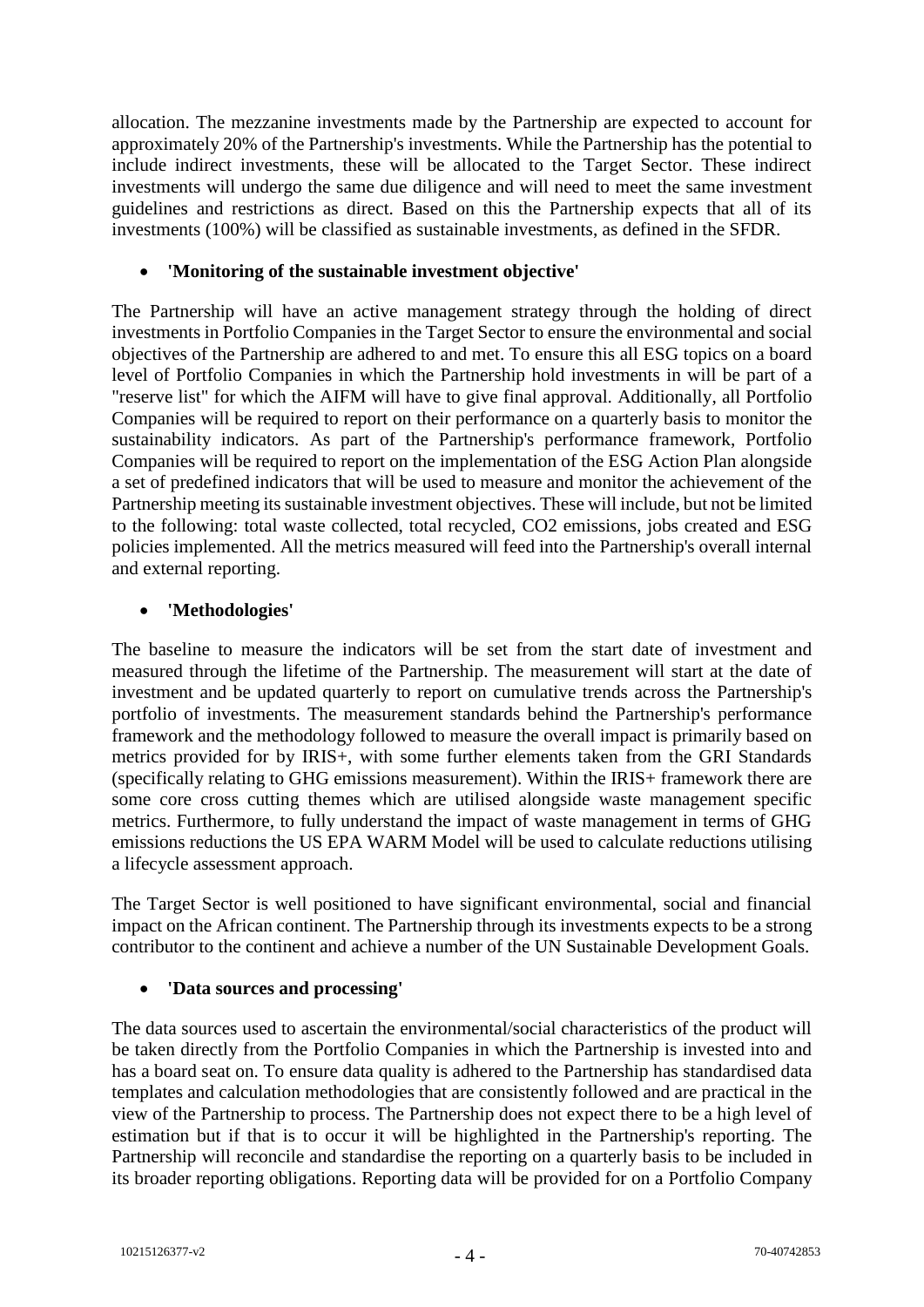level to investors and on a broader cumulative basis where possible. The data will be predominantly processed in excel. For GHG emissions calculations, the Partnership will use the US EPA Warm model on a standalone basis and combine the cumulative figures across the portfolio in excel.

## **'Limitations to methodologies and data'**

We view the data limitations to be relatively minor but as highlighted above, if they are to occur the Partnership will highlight it and adapt its methodology to manage it.

# **'Due diligence'**

Due diligence will be broken down into two phases, namely desk-based due diligence, and where successful, detailed due diligence including on-the-ground meetings with the potential Portfolio Company and its stakeholders. Desk based due diligence will include but not be limited to business model and strategies, management assessments, financials and review of the ESG focus and the potential Portfolio Company's potential to deliver on key ESG factors. On-the-ground due diligence will seek to build-on the desk-based due diligence and will typically comprise interviews with staff and reference checks, review of all required legal documents and financials, full ESG screening and seeking to agree with the potential Portfolio Company on an ESG Action Plan. Where necessary the Partnership will utilise third party services to confirm certain aspects of the due diligence to ensure the integrity of the transaction.

# **'Engagement Policies'**

The Partnership will have an active management strategy through the holding of direct investments in Portfolio Companies in the Target Sector to ensure the environmental and social objectives of the Partnership are adhered to and met. To ensure the Partnership's objectives are met, all Portfolio Companies will need to meet or agree to implement the Partnership's policies and commitments pertaining to business integrity and ESG that are outlined in the BIS framework and ESG policy. As has been highlighted above in some instances this will take time to develop and implement and will form part of the ESG Action Plan. Through different mechanisms including the broader active management strategy and via board positions, the Partnership will actively engage with Portfolio Companies on all related ESG topics and to work with the Portfolio Companies on implementing these topics. For the Partnership to secure the successful implementation of all matters relating to business integrity and ESG they will form part of a "reserve list" in relation to which the Investment Advisors will ensure that the Partnership holds appropriate consent rights for.

### **'Attainment of the sustainable investment objective'**

The Partnership is not utilising a broader reference benchmark to track the attainment of sustainable investment objectives. This is due to the nature of the Partnership's investment strategy where there are no benchmarks that are readily available to use in order to track the performance in attaining its sustainable investment objectives. From the date of investment onwards the Partnership will track the progress of its investments against a broad set of indicators<sup>2</sup>, without this being viewed as a benchmark per se. The indicators the partnership intends to use will include but not be limited to: total waste collected, total waste recycled, CO2 emissions avoided, job creation and companies with ESG policies. The final indicators

<u>.</u>